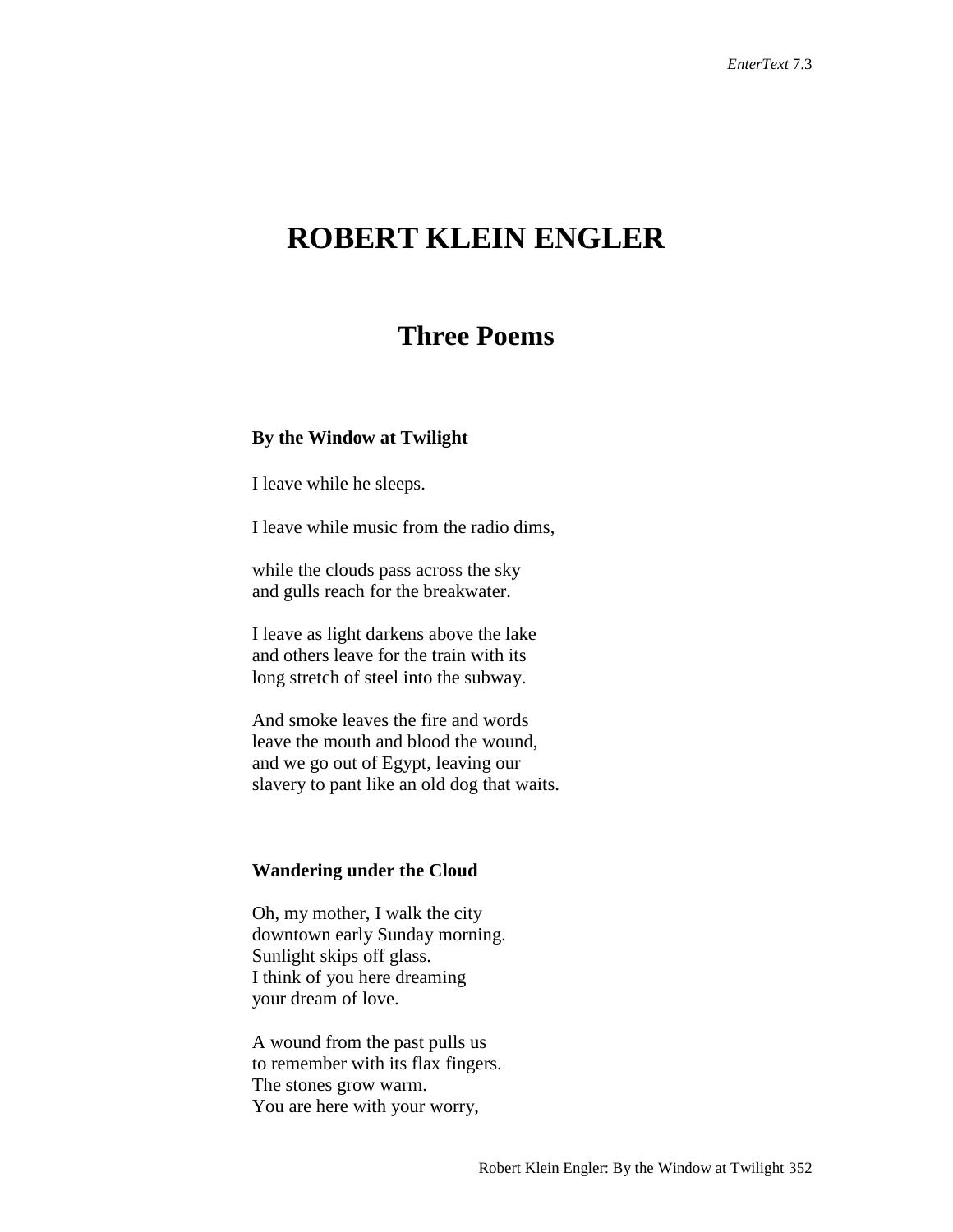dreaming your dream of life.

Even on this street the prairie is never far away. I hear in the chattering of sparrows who search the undergrowth something of the song you heard.

Yes, I know you wanted more than a small song on Sunday, dreaming your dream of joy, but listen, the same wonder draws your son well on his way.

#### **Janus at the Doorway**

It's modern everywhere: Along the River Tyne and on Nicollet Mall ubiquitous steel and glass reflects sunlight as winter evening gilds the Rhine.

Yes, step by step on the wind of little feet Somali women in burkas negotiate Minneapolis, to sail like ships of shadows through the street.

Behind my brother's house, trees make a low bristle against the sky and drop their weight of leaves to hold the effortless fall of snow.

There is something in us that retreats from form. Rare books lay out its spell in faded words that perfect blonde becomes the perfect storm.

This is America: closets of treasure underground over which rival armies tread. Then comes the god of oil with a slush and slithered sound.

Must he force the issue, make us choose? Why not end up like old George? He rides the condo elevator up and down in socks but not his shoes,

I, too, taught propaganda for the liberal state, only to learn it brightens nothing of the gloom. Now I read in Latin and slowly put on weight.